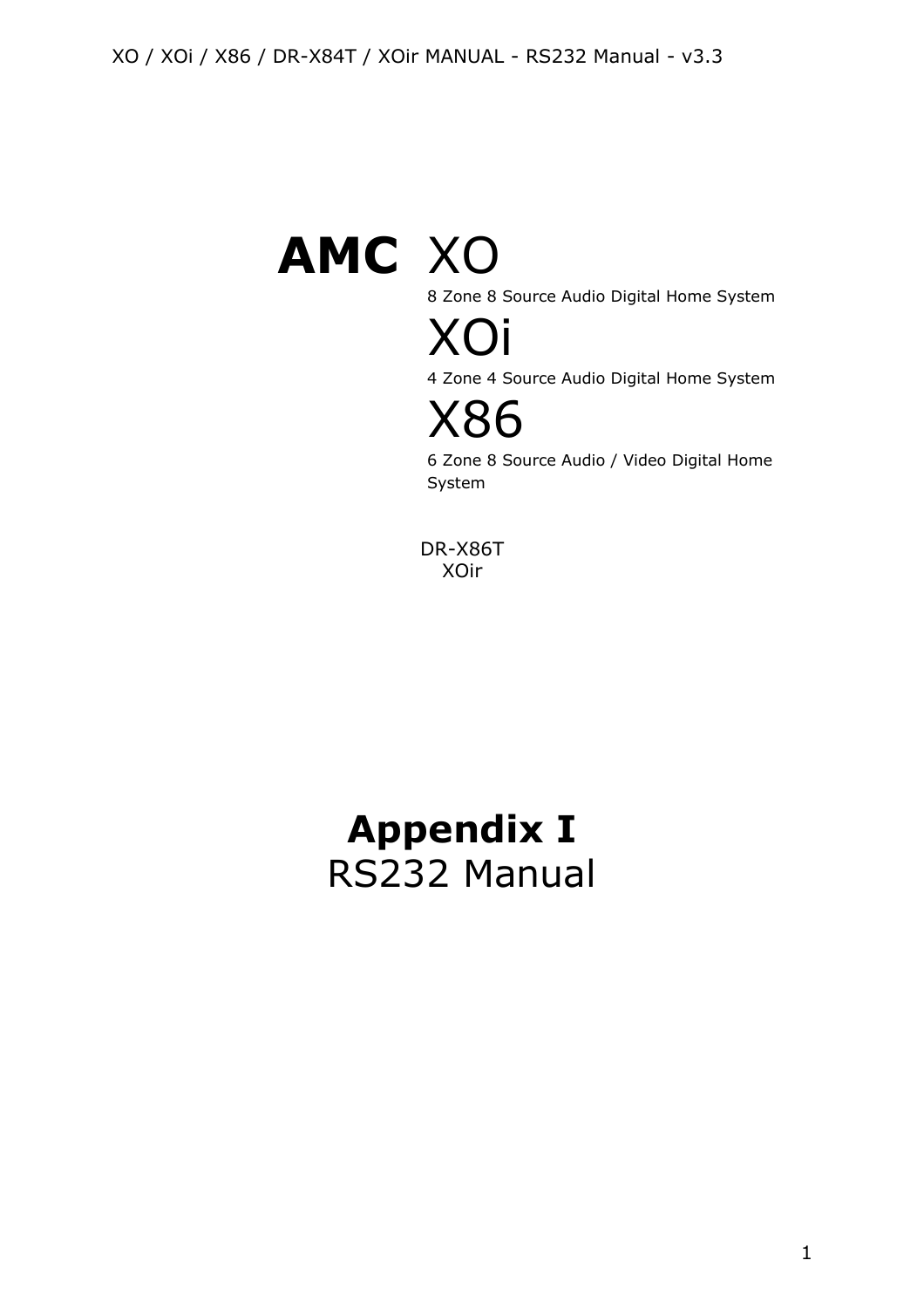# XO/XOI/X86 MANUAL - Appendix  $\mathbf I$ **RS232 Manual**

# <span id="page-1-0"></span>**Table of Contents**

| 1. |                                         |    |
|----|-----------------------------------------|----|
| 2. |                                         |    |
|    |                                         |    |
|    | • Serial Port Communication Protocol  3 |    |
|    |                                         |    |
|    |                                         |    |
|    |                                         |    |
|    |                                         |    |
|    |                                         |    |
|    |                                         |    |
|    |                                         |    |
|    |                                         |    |
|    |                                         |    |
|    |                                         |    |
|    |                                         |    |
|    |                                         |    |
|    |                                         |    |
|    | $\bullet$                               |    |
|    | $\bullet$                               |    |
|    | $\bullet$                               |    |
|    |                                         |    |
|    | $\bullet$                               |    |
|    |                                         |    |
|    | $\bullet$                               |    |
|    |                                         |    |
|    |                                         |    |
|    | $\bullet$                               |    |
|    | $\bullet$                               |    |
|    |                                         |    |
|    | $\bullet$                               |    |
|    |                                         |    |
|    | $\bullet$                               |    |
|    |                                         | 10 |
|    |                                         | 11 |
|    | $\bullet$                               |    |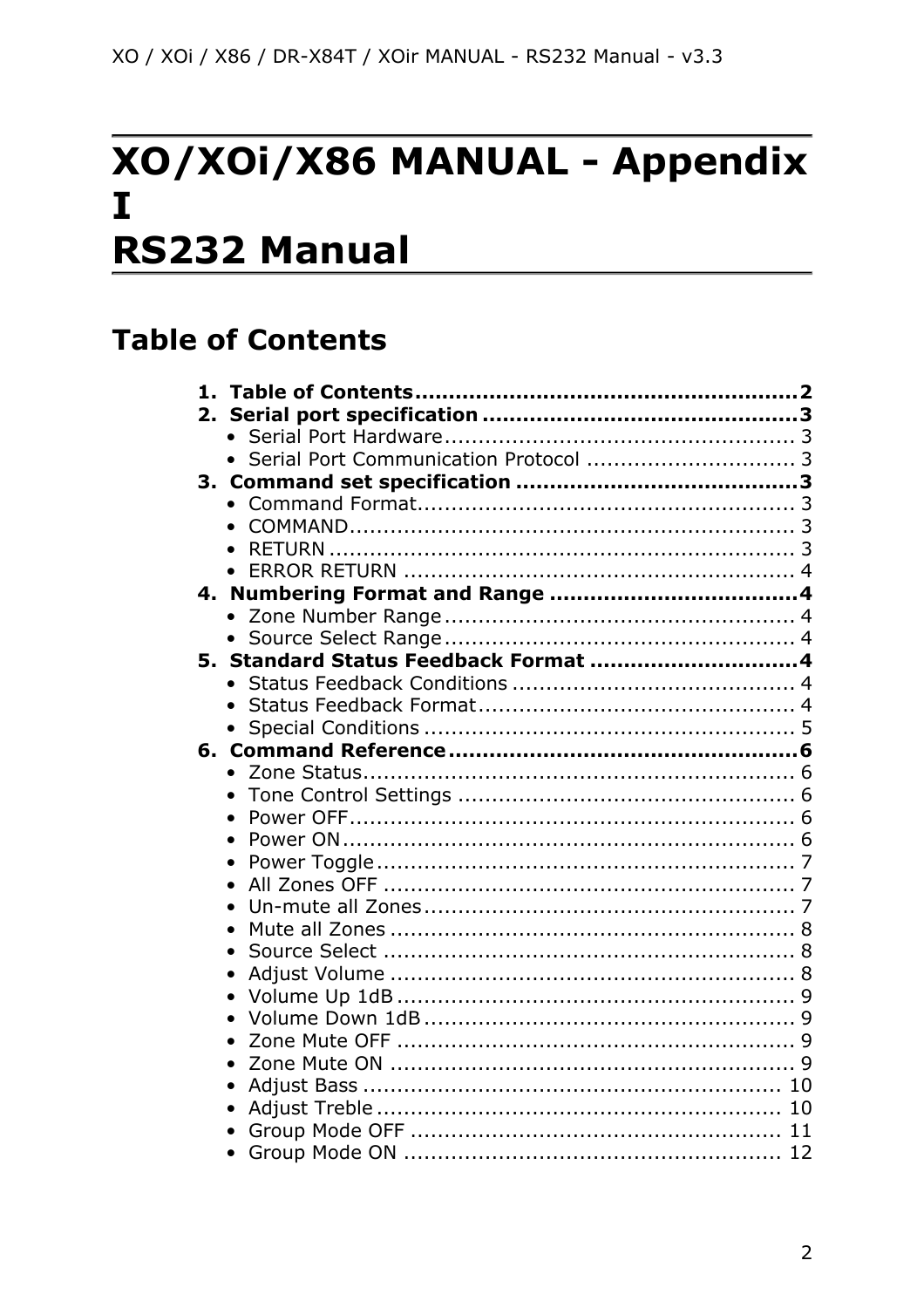# <span id="page-2-0"></span>**Serial port specification**

#### <span id="page-2-1"></span>**Serial Port Hardware**

• Standard DB9 RS232 connector

#### <span id="page-2-2"></span>**Serial Port Communication Protocol**

- RS232 asynchronous serial communication
- XOir:
	- 9600 bps, 8 bits, 1 stop bit, no parity
- All other models:
	- 38400 bps, 8 bits, 1 stop bit, no parity
- no flow control

# <span id="page-2-3"></span>**Command set specification**

#### <span id="page-2-4"></span>**Command Format**

- All commands are in ASCII characters
- All commands begin with "\*" (asterisk) character and end with <CR> character (0D hexadecimal)
- All commands RETURN with some feedback begin with "\*" (asterisk) character and and end with <CR> character (0D hexadecimal)
- If a command produces an error or structured with incorrect syntax, the system will return with "?<CR>" characters
- Multiple commands require a delay of **500ms** between commands

#### <span id="page-2-5"></span>**COMMAND**



#### <span id="page-2-6"></span>**RETURN**

$$
\begin{array}{|c|c|c|c|}\n\hline\n\text{#} & <{\sf RETURN...>} < < < < < \\
\hline\n\end{array}
$$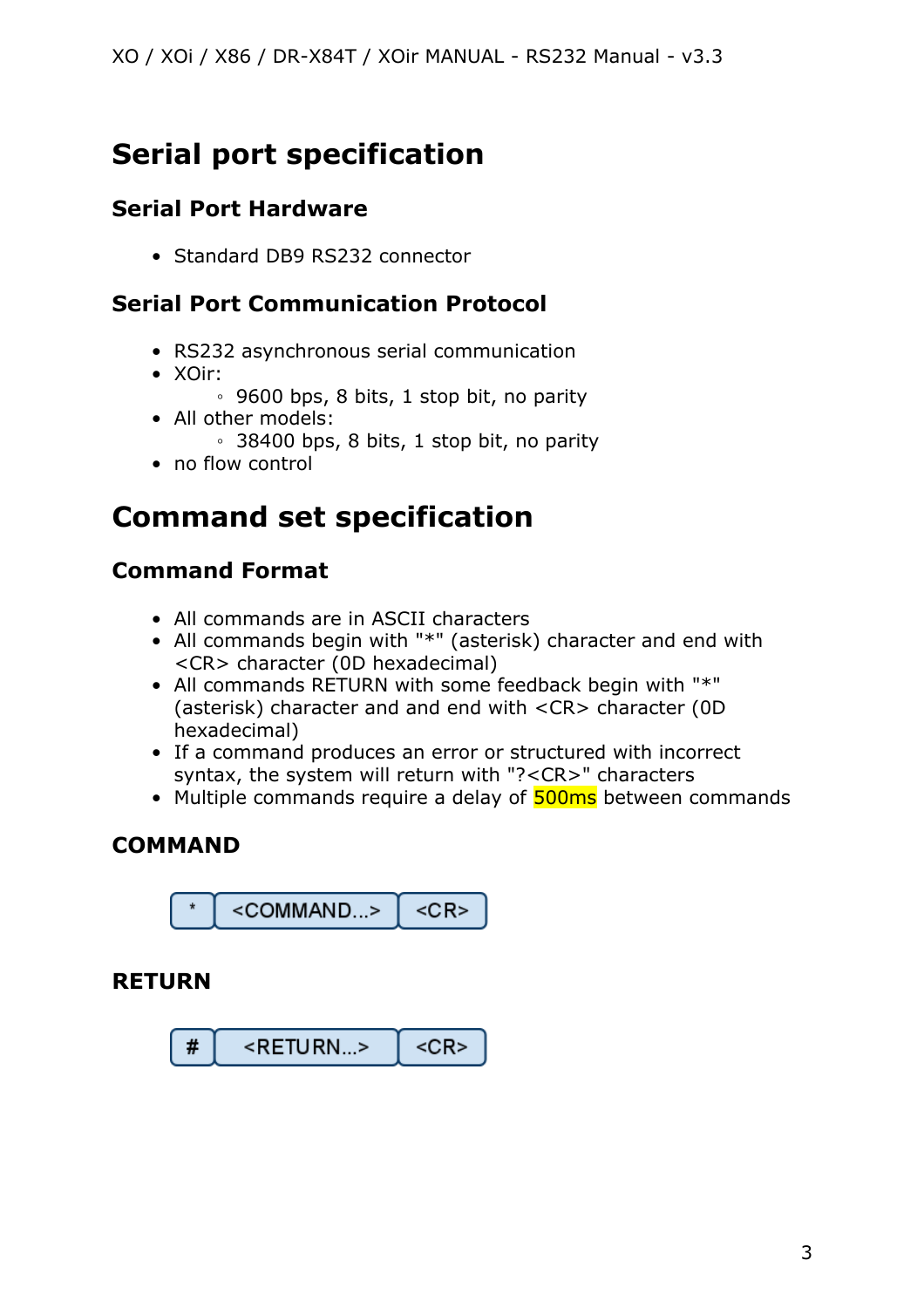#### <span id="page-3-0"></span>**ERROR RETURN**



# <span id="page-3-1"></span>**Numbering Format and Range**

#### <span id="page-3-2"></span>**Zone Number Range**

- $XO: 01-08$
- XOi: 01-04
- XOir: 01-04
- X86: 01-06
- DR-X86T: 01-06

#### <span id="page-3-3"></span>**Source Select Range**

- $XO: 01-08$
- XOi: 01-04
- XOir: 01-04
- X86: 01-08
- DR-X86T: 01-08

## <span id="page-3-4"></span>**Standard Status Feedback Format**

#### <span id="page-3-5"></span>**Status Feedback Conditions**

- Most commands send to the system will receive this type of Status Feedback unless specified explicitly
- Upon any keypad and IR action, there will be some automatic feedback from the system:
	- Keypad: Upon any key presses from keypads in any zones, the unit will send updated status feedbacks via RS232 port.
	- IR: Upon any IR commands received from any IR receivers, the unit will send updated status feedbacks via RS232 port.
	- XOir: Keypad and IR are not available under XOir model.

#### <span id="page-3-6"></span>**Status Feedback Format**

| RETURN ZNaa, SRCbb, GRPc, VOL-dd                                                                                                                                                    |
|-------------------------------------------------------------------------------------------------------------------------------------------------------------------------------------|
| aa = Zone Number<br>$RETURN$ bb = Source Select<br>$\textsf{PARAMETERS}\vert c = 0 \text{ (Group Mode Off)}$ , 1 (Group Mode On)<br>dd = dBs of attenuation (00 - 62 where 62=mute) |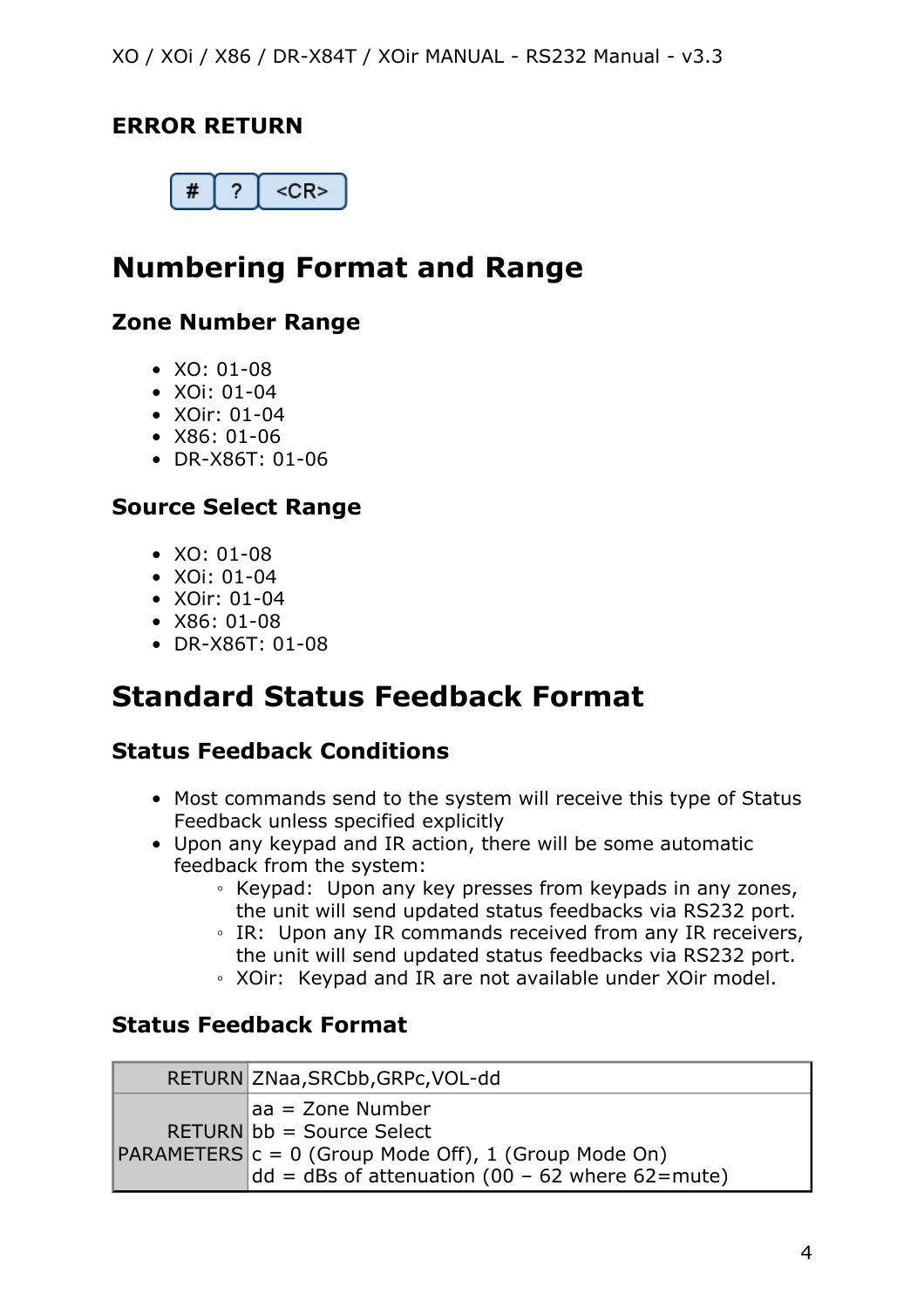#### <span id="page-4-0"></span>**Special Conditions**

- When a user press and hold the Power Button on any of the keypads to turn off ALL zones, there will be TWO RS232 responses:
	- The first response is the normal Status Feedback response: ZNaa,SRCbb,GRPc,VOL-dd
	- The second response is the ALL ZONES OFF response: ZALLOFF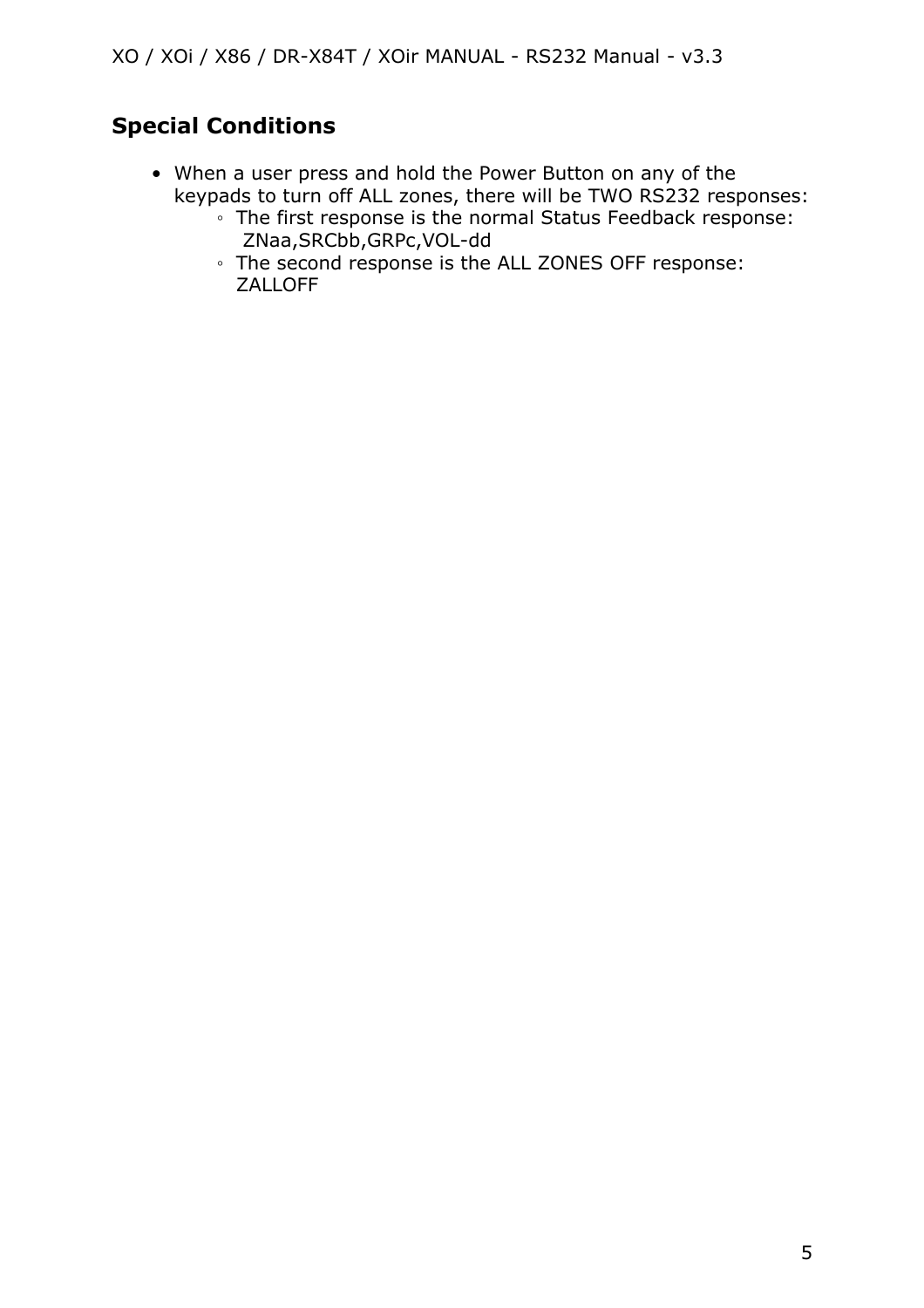# <span id="page-5-0"></span>**Command Reference**

#### <span id="page-5-1"></span>**Zone Status**

| <b>ACTION</b>                      | $ $ Zone Status Command returns status information on the<br>given zone |
|------------------------------------|-------------------------------------------------------------------------|
| COMMAND ZnnSTA00                   |                                                                         |
|                                    | COMMAND<br>PARAMETERS nn = Zone Number                                  |
|                                    | <b>RETURN Standard Status Feedback Format</b>                           |
| <b>RETURN</b><br><b>PARAMETERS</b> |                                                                         |

#### <span id="page-5-2"></span>**Tone Control Settings**

| ACTION Return tone control settings on the given zone                                                        |
|--------------------------------------------------------------------------------------------------------------|
| <b>COMMAND ZNnnSET00</b>                                                                                     |
| COMMAND<br>PARAMETERS nn = Zone Number                                                                       |
| RETURN ZNaa, BASSbb, TREBbb, GRPc                                                                            |
| RETURN aa = Zone Number<br>PARAMETERS bb = EQ level +/- 8,6,4,0<br>C = 0 (Group Mode Off), 1 (Group Mode On) |

#### <span id="page-5-3"></span>**Power OFF**

| <b>ACTION</b>                      | Power OFF the given zone (turn off ALL zones in group<br> mode and leave group mode) |
|------------------------------------|--------------------------------------------------------------------------------------|
|                                    | COMMAND ZNnnPWR00                                                                    |
|                                    | COMMAND<br>PARAMETERS nn = Zone Number                                               |
|                                    | <b>RETURN Standard Status Feedback Format</b>                                        |
| <b>RETURN</b><br><b>PARAMETERS</b> |                                                                                      |

#### <span id="page-5-4"></span>**Power ON**

ACTION Power ON the given zone (restore last select source and volume level)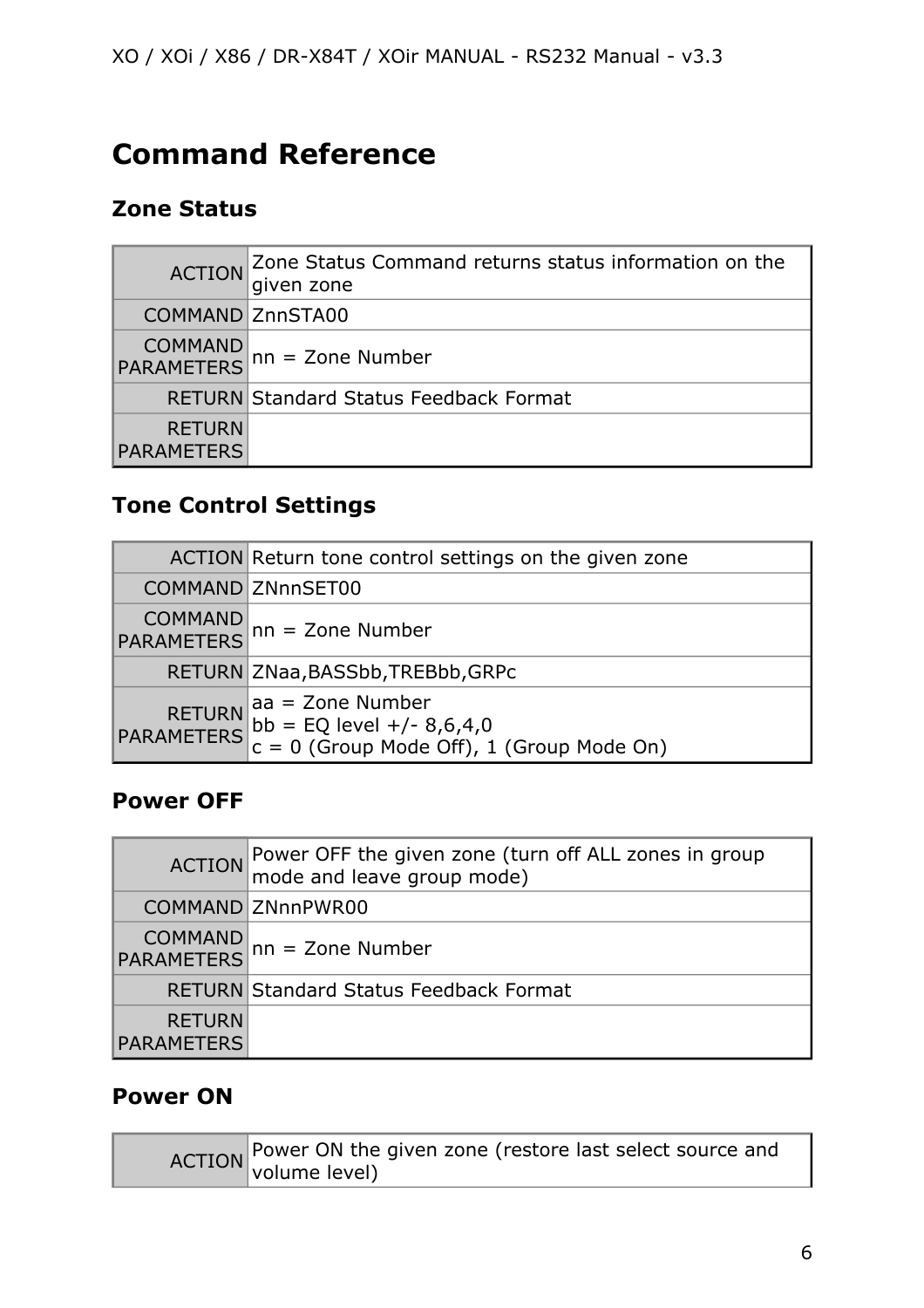|                                    | COMMAND ZNnnPWR01                             |
|------------------------------------|-----------------------------------------------|
|                                    | COMMAND<br>PARAMETERS nn = Zone Number        |
|                                    | <b>RETURN Standard Status Feedback Format</b> |
| <b>RETURN</b><br><b>PARAMETERS</b> |                                               |

### <span id="page-6-0"></span>**Power Toggle**

|                                    | ACTION Toggle between power On/Off for the given zone |
|------------------------------------|-------------------------------------------------------|
|                                    | COMMAND ZNnnPWR02                                     |
|                                    | COMMAND<br>PARAMETERS nn = Zone Number                |
|                                    | <b>RETURN Standard Status Feedback Format</b>         |
| <b>RETURN</b><br><b>PARAMETERS</b> |                                                       |

#### <span id="page-6-1"></span>**All Zones OFF**

|                                     | <b>ACTION</b> Turn off ALL Zones |
|-------------------------------------|----------------------------------|
|                                     | COMMAND ZALLPWR00                |
| <b>COMMAND</b><br><b>PARAMETERS</b> |                                  |
|                                     | <b>RETURN ZALLOFF</b>            |
| <b>RETURN</b><br><b>PARAMETERS</b>  |                                  |

#### <span id="page-6-2"></span>**Un-mute all Zones**

|                                     | <b>ACTION Disable mute for ALL Zones</b> |
|-------------------------------------|------------------------------------------|
|                                     | COMMAND ZALLMUT00                        |
| <b>COMMAND</b><br><b>PARAMETERS</b> |                                          |
|                                     | <b>RETURN ZALLMOFF</b>                   |
| <b>RETURN</b><br><b>PARAMETERS</b>  |                                          |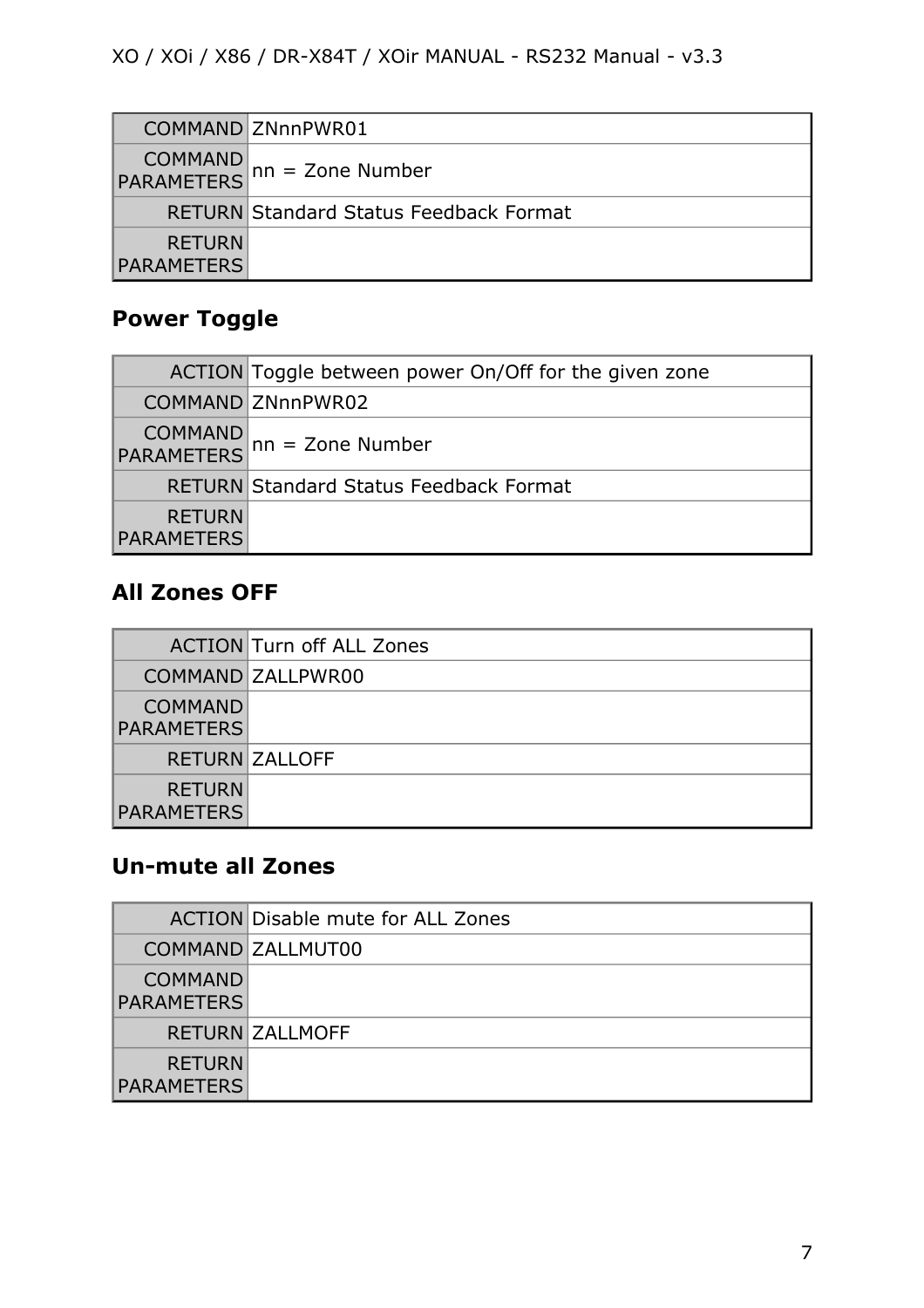#### <span id="page-7-0"></span>**Mute all Zones**

|                                     | ACTION Apply mute for ALL Zones |
|-------------------------------------|---------------------------------|
|                                     | COMMAND ZALLMUT01               |
| <b>COMMAND</b><br><b>PARAMETERS</b> |                                 |
|                                     | <b>RETURN ZALLMON</b>           |
| <b>RETURN</b><br><b>PARAMETERS</b>  |                                 |

#### <span id="page-7-1"></span>**Source Select**

|                                    | ACTION Change a input source for the given zone            |
|------------------------------------|------------------------------------------------------------|
|                                    | <b>COMMAND ZNnnSRCss</b>                                   |
|                                    | $COMMAND nn = Zone Number$<br>PARAMETERS ss = Input Source |
|                                    | <b>RETURN Standard Status Feedback Format</b>              |
| <b>RETURN</b><br><b>PARAMETERS</b> |                                                            |

#### <span id="page-7-2"></span>**Adjust Volume**

|                                    | ACTION Adjust volume for the given zone                                                                                                                                       |
|------------------------------------|-------------------------------------------------------------------------------------------------------------------------------------------------------------------------------|
|                                    | COMMAND ZNnnVOLvv                                                                                                                                                             |
|                                    | $COMMAND nn = Zone Number$<br>PARAMETERS $vv = Volume$ Level (00 - 62 where 62=mute)                                                                                          |
|                                    | <b>Standard Status Feedback Format</b><br>RETURN XOir only:<br>ZNaa, POWERp, MUTEm, SOURCEbb, VOL-dd                                                                          |
| <b>RETURN</b><br><b>PARAMETERS</b> | XOir only:<br>$aa = Zone Number$<br>$p =$ POWER 1 (ON) / 0 (OFF)<br>$m = 1$ (MUTE), 0 (NOT MUTE)<br>$bb = Source Select$<br>$dd = dBs$ of attenuation (00 - 62 where 62=mute) |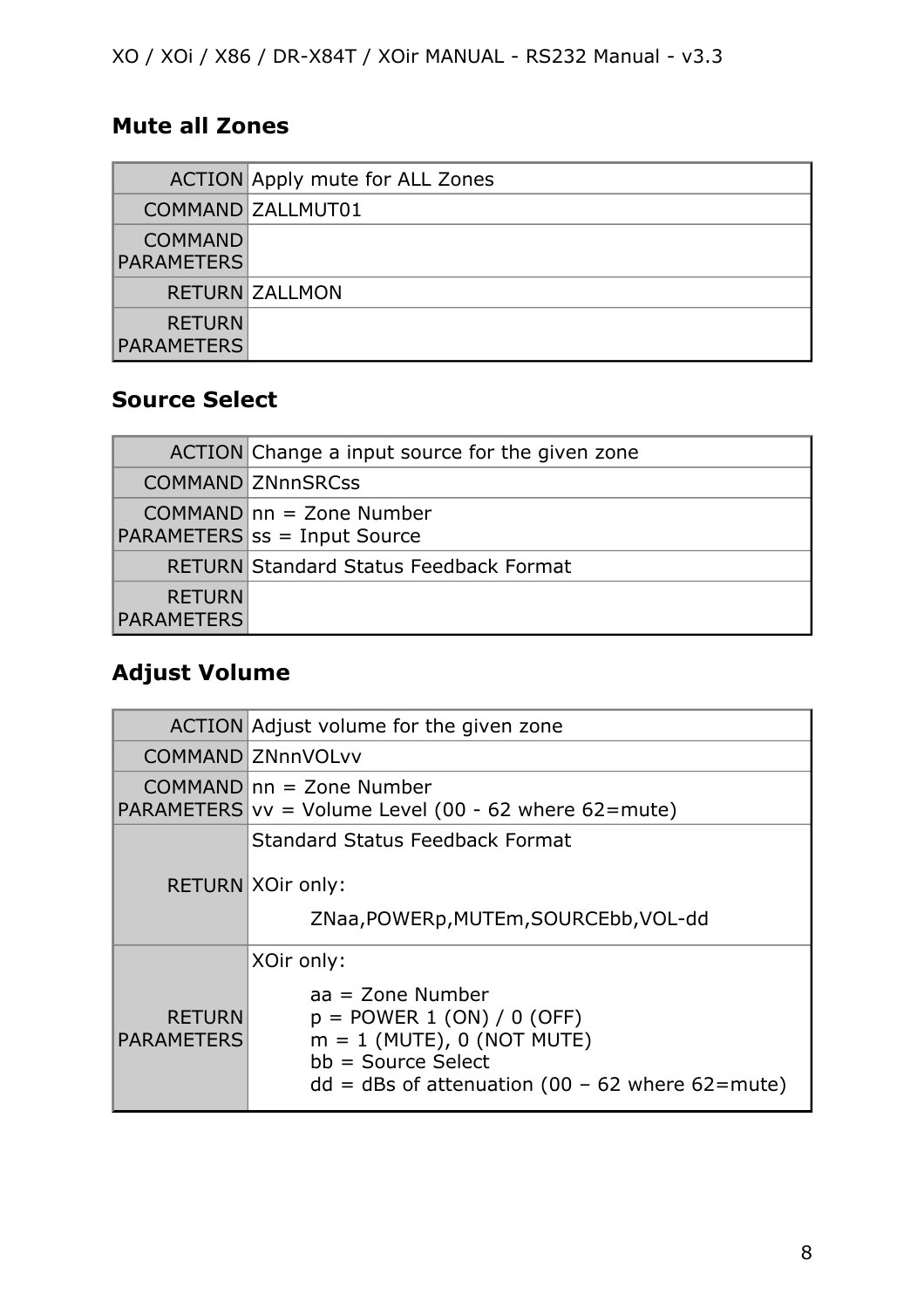#### <span id="page-8-0"></span>**Volume Up 1dB**

|                                    | ACTION Step volume up 1dB for given zone      |
|------------------------------------|-----------------------------------------------|
|                                    | COMMAND ZNnnVOLUP                             |
|                                    | COMMAND<br>PARAMETERS nn = Zone Number        |
|                                    | <b>RETURN Standard Status Feedback Format</b> |
| <b>RETURN</b><br><b>PARAMETERS</b> |                                               |

#### <span id="page-8-1"></span>**Volume Down 1dB**

|                                    | ACTION Step volume down 1dB for given zone    |
|------------------------------------|-----------------------------------------------|
|                                    | <b>COMMAND ZNnnVOLDN</b>                      |
|                                    | COMMAND<br>PARAMETERS nn = Zone Number        |
|                                    | <b>RETURN Standard Status Feedback Format</b> |
| <b>RETURN</b><br><b>PARAMETERS</b> |                                               |

#### <span id="page-8-2"></span>**Zone Mute OFF**

|                                    | ACTION Disable mute for the given zone with last volume |
|------------------------------------|---------------------------------------------------------|
|                                    | COMMAND ZNnnMUT00                                       |
|                                    | COMMAND<br>PARAMETERS nn = Zone Number                  |
|                                    | <b>RETURN Standard Status Feedback Format</b>           |
| <b>RETURN</b><br><b>PARAMETERS</b> |                                                         |

#### <span id="page-8-3"></span>**Zone Mute ON**

| ACTION Apply mute for the given zone and memorize the current |
|---------------------------------------------------------------|
| COMMAND ZNnnMUT01                                             |
| COMMAND<br>PARAMETERS nn = Zone Number                        |
| <b>RETURN Standard Status Feedback Format</b>                 |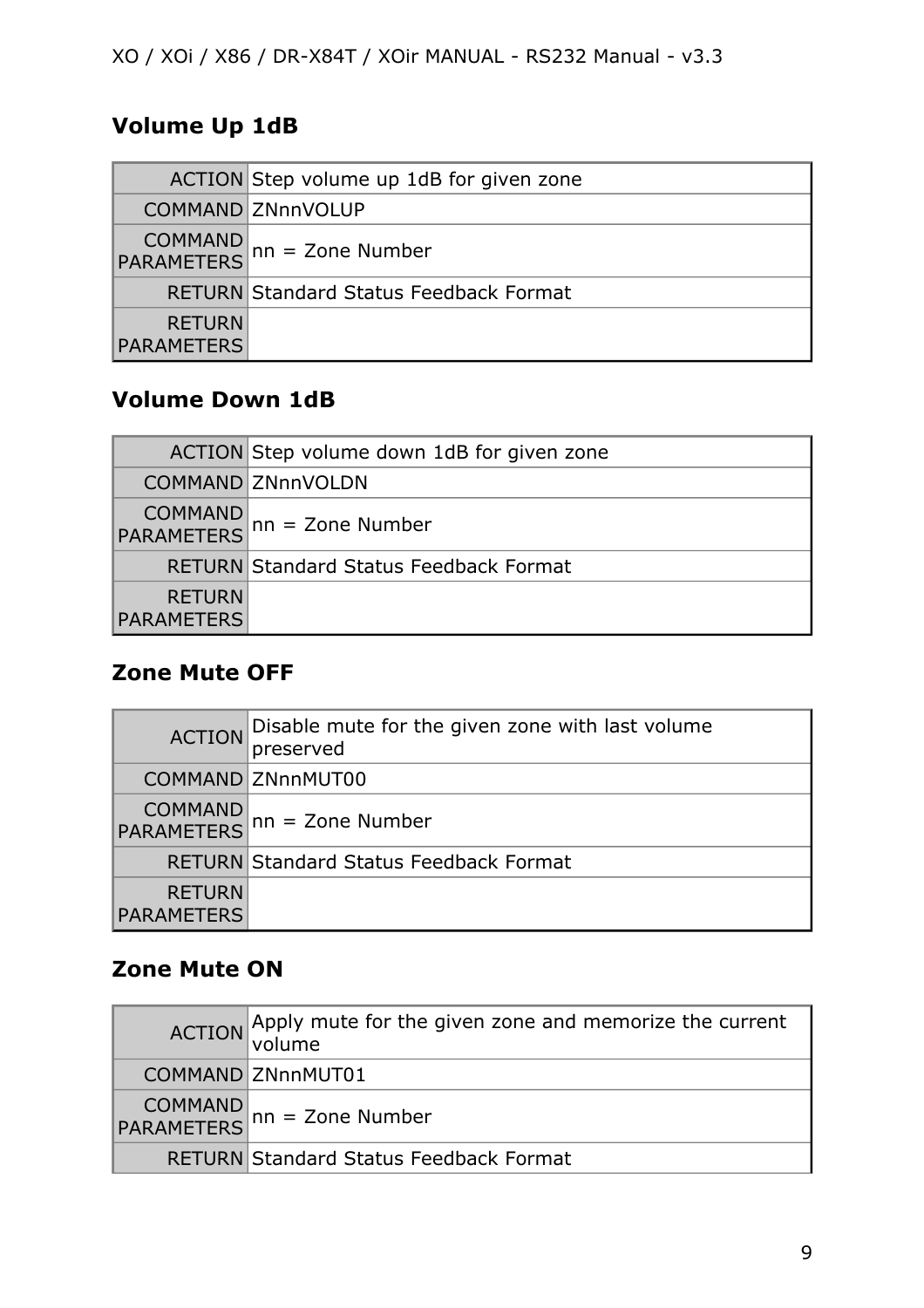| <b>RETURN</b>     |  |
|-------------------|--|
| <b>PARAMETERS</b> |  |

#### <span id="page-9-0"></span>**Adjust Bass**

| <b>ACTION</b>                       | Adjust Bass by $+/- 0,4,6,8$ dB (XOir: Sets Bass level to<br>desired level)                                                                                                                                                                                                                                                                                                                                                                      |
|-------------------------------------|--------------------------------------------------------------------------------------------------------------------------------------------------------------------------------------------------------------------------------------------------------------------------------------------------------------------------------------------------------------------------------------------------------------------------------------------------|
| COMMAND XOir only:                  | ZNnnBASsn<br>ZNzzBASnn                                                                                                                                                                                                                                                                                                                                                                                                                           |
| <b>COMMAND</b><br><b>PARAMETERS</b> | $nn = Zone Number$<br>$s = + or - sign$<br>$n =$ Bass Adjustment Level (0,4,6,8)<br>XOir only:<br>$zz =$ Zone Number<br>$nn =$ Desired Bass Level (Bass range is from $-12$ to<br>$+12$ in 2eB steps)<br>The Bass Level uses the positive values:<br>00, 02, 04, 06, 08, 10, 12 for Flat (0dB)<br>and $+dB$<br>For -dB settings, the following values are<br>used: 22 (-2dB), 24 (-4dB), 26 (-6dB), 28<br>$(-8dB)$ , 30 $(-10dB)$ , 32 $(-12dB)$ |
|                                     | ZNaa, BASSbb, TREBbb, GRPc<br>RETURN XOir only:<br>ZNaa, BASSbb, TREBbb                                                                                                                                                                                                                                                                                                                                                                          |
| <b>RETURN</b><br><b>PARAMETERS</b>  | $aa = Zone Number$<br>bb = EQ level $+/- 8,6,4,0$<br>$c = 0$ (Group Mode Off), 1 (Group Mode On)                                                                                                                                                                                                                                                                                                                                                 |

#### <span id="page-9-1"></span>**Adjust Treble**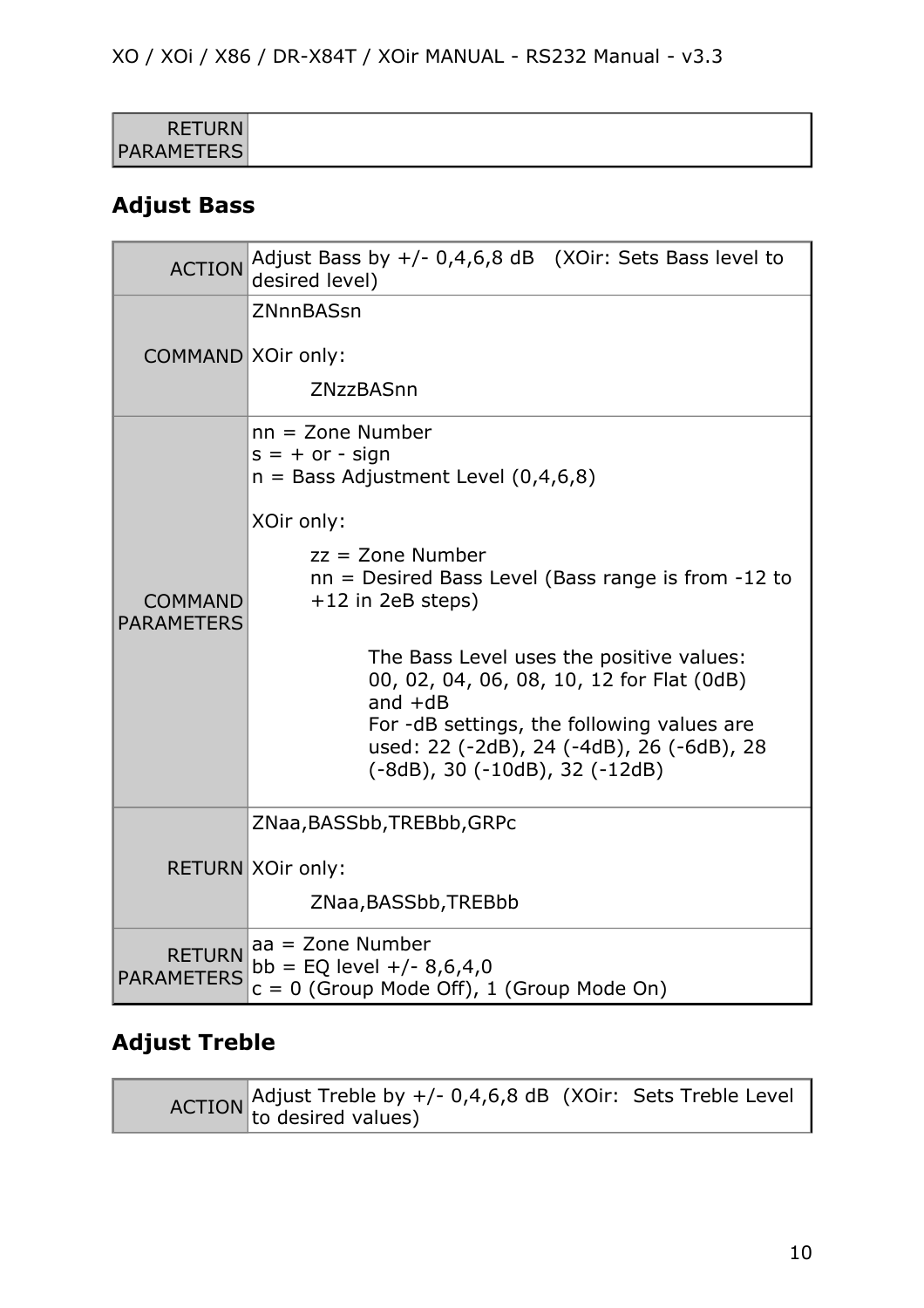| COMMAND XOir only:                  | ZNnnTRBsn                                                                                                                                                                                                                                 |
|-------------------------------------|-------------------------------------------------------------------------------------------------------------------------------------------------------------------------------------------------------------------------------------------|
|                                     |                                                                                                                                                                                                                                           |
|                                     | <b>ZNzzTRBnn</b>                                                                                                                                                                                                                          |
| <b>COMMAND</b><br><b>PARAMETERS</b> | $nn = Zone Number$<br>$s = + or - sign$<br>$n =$ Treble Adjustment Level (0,4,6,8)                                                                                                                                                        |
|                                     | XOir only:                                                                                                                                                                                                                                |
|                                     | $zz =$ Zone Number<br>nn = Desired Treble Level (Treble range is from<br>$-12$ to $+12$ in 2dB steps)                                                                                                                                     |
|                                     | The Treble Level uses the positive values:<br>00, 02, 04, 06, 08, 10, 12 for Flat (0dB)<br>and $+dB$<br>For -dB settings, the following values are<br>used: 22 (-2dB), 24 (-4dB), 26 (-6dB), 28<br>$(-8dB)$ , 30 $(-10dB)$ , 32 $(-12dB)$ |
| <b>RETURN</b>                       | ZNaa, BASSbb, TREBbb, GRPc                                                                                                                                                                                                                |
|                                     | XOir only:                                                                                                                                                                                                                                |
|                                     | ZNaa, BASSbb, TREBbb                                                                                                                                                                                                                      |
| <b>RETURN</b><br><b>PARAMETERS</b>  | $aa = Zone$ Number<br>bb = EQ level $+/- 8,6,4,0$<br>$c = 0$ (Group Mode Off), 1 (Group Mode On)                                                                                                                                          |

# <span id="page-10-0"></span>**Group Mode OFF**

|                                     | <b>ACTION Disable Group Mode</b> |
|-------------------------------------|----------------------------------|
|                                     | COMMAND ZALLGRP00                |
| <b>COMMAND</b><br><b>PARAMETERS</b> |                                  |
|                                     | <b>RETURN GRPOFF</b>             |
| <b>RETURN</b><br><b>PARAMETERS</b>  |                                  |